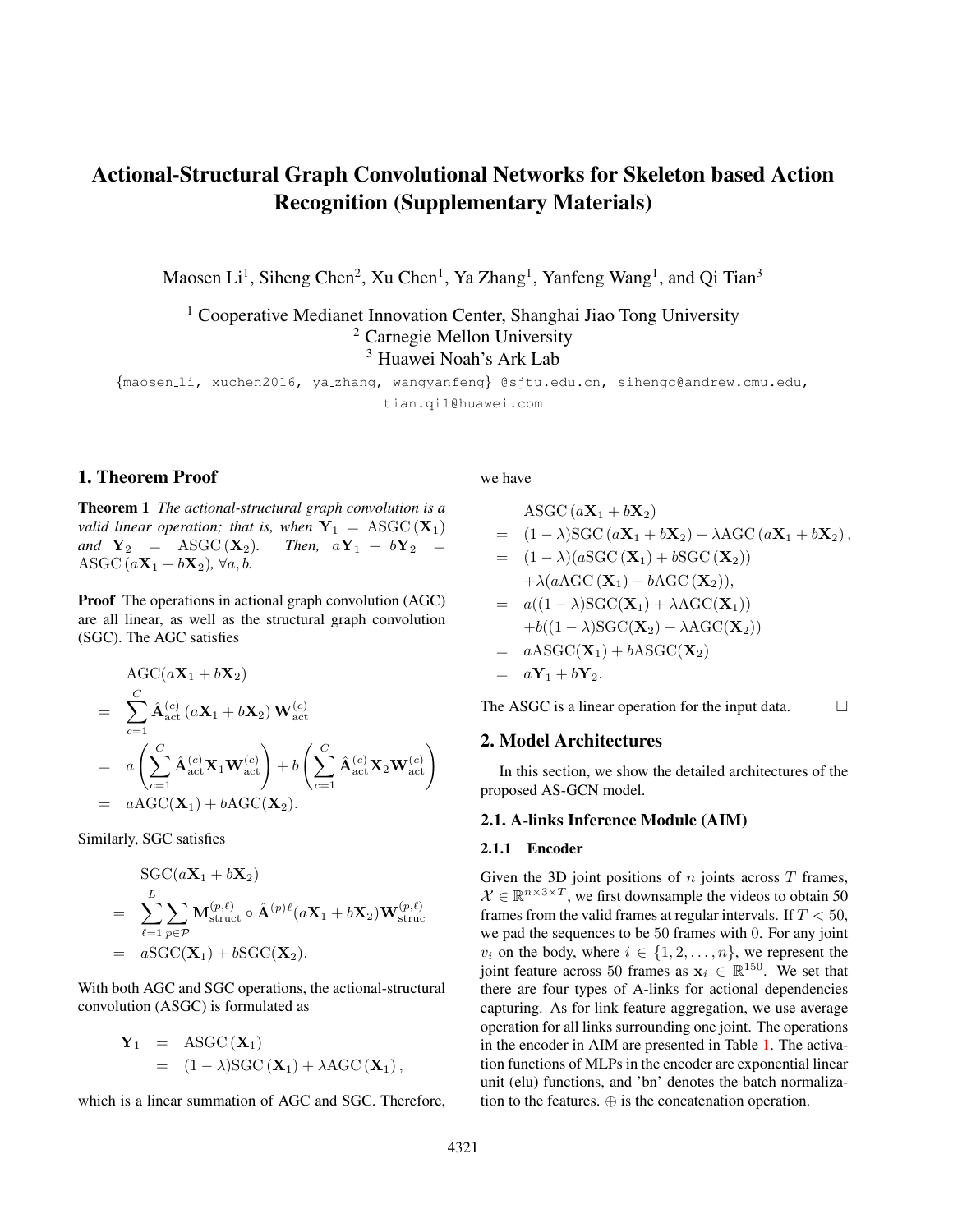<span id="page-1-4"></span><span id="page-1-0"></span>

| Input                    | Operation                                                                                                                                                                   | Output            |
|--------------------------|-----------------------------------------------------------------------------------------------------------------------------------------------------------------------------|-------------------|
| (0)<br>$\mathbf{x}_i$    | $150 \xrightarrow{\text{elu}} 128 \xrightarrow{\text{elu}} 128 \text{ (bn)}$                                                                                                |                   |
|                          |                                                                                                                                                                             |                   |
| $\mathbf{Q}_{i,:}^{(2)}$ | $\frac{\left(\frac{1}{n}\sum_{j=1}^{n}\mathbf{Q}_{i,j}^{(2)}\right)\oplus\mathbf{p}_{i}^{(1)}}{384 \xrightarrow{\text{elu}} 128 \xrightarrow{\text{elu}} 128 \text{ (bn)}}$ | ${\bf p}_i^{(2)}$ |
|                          |                                                                                                                                                                             |                   |
| $\mathbf{p}_i$           |                                                                                                                                                                             |                   |
|                          | $256 \xrightarrow{\text{elu}} 128 \xrightarrow{\text{elu}} 128 \text{ (bn)} \rightarrow 4$                                                                                  |                   |

Table 1: The architecture of the encoder in AIM

#### 2.1.2 Decoder

We present the detailed configuration of the decoder of AIM. Given the position of joint  $v_i$  at time  $t$ ,  $\mathbf{x}_i^t$ , the decoder aims to predict the future joint position  $x_i^{t+1}$  conditioned on the sourrounding A-links,  $A_{i,j,:}$ . The architectures are pre-sented in Table [2.](#page-1-1)  $GRU(\cdot)$  denotes a GRU unit, whose hid-

<span id="page-1-1"></span>

| Input                                    | Operation                                                                         | Output                  |
|------------------------------------------|-----------------------------------------------------------------------------------|-------------------------|
|                                          | $\overline{3} \xrightarrow{\text{relu}} 64(c)$                                    |                         |
| $\mathbf{x}_i^t$ , $\mathbf{x}_j^t$      |                                                                                   | $\mathbf{Q}_{i. i}^{t}$ |
|                                          | $\sum_{c=1}^{C} \mathcal{A}_{i,j,c} \cdot (128 \xrightarrow{\text{relu}} 64 (c))$ |                         |
| $\mathbf{Q}_{i,j}^{\iota}$               | $(\frac{1}{n}\sum_{j=1}^n\mathbf{Q}_{i,j}^t)\oplus\mathbf{p}_i^t$                 |                         |
| $\mathbf{p}_i^t, \mathbf{S}_i^{\bar{t}}$ | $GRU(S_i^t, p_i^t)$ , feature dimension: 64                                       | $\mathbf{S}^t$          |
| $\overline{\mathbf{S}^{t}_i}$            | $64 \rightarrow 3$                                                                |                         |

Table 2: The architecture of the decoder in AIM

den feature dimension is 64. It predicts the future position of all joints conditioned on A-links and previous frames.

#### 2.2. Backbone

The backbone network of the AS-GCN extracts the rich spatial and temporal feature of actions with the proposed ASGC and temporal CNN (T-CN). For example, we build AS-GCN on NTU-RGB+D dataset and Cross-Subject benchmark [\[1\]](#page-2-0). There are 25 joints, 3D spatial positions and 300 padded frames for each action. The architecture of the backbone is presented in Table [3.](#page-1-2) There are nine ASGC blocks consisting of the backbone of AS-GCN model. The input/output feature maps are 3D tensors, where the three axes represent the joint number, feature dimension and frame number, respectively. The shapes of operations have the consistent dimensions with input and output feature maps, where the first axis is the filter number or output feature dimension, and the other three correspond to the input shape.  $A$  and  $B$  are the types of A-links and Slinks. For action recognition, we obtain the last feature map whose shape is [25,256,75] and apply a global average pooling operation on the time and joint axis, i.e. the 1st and 3rd

<span id="page-1-2"></span>

| In-Shape       | <b>Operation Shape</b>                                                         | Out-Shape      |
|----------------|--------------------------------------------------------------------------------|----------------|
| [25,3,300]     | ASGC:[64,1,64,1] $\times$ ( $n_A+n_S$ )<br>T-CN:[64,1,64,7], stride=1          | [25, 64, 300]  |
| [25, 64, 300]  | ASGC:[64,1,64,1] $\times$ ( $n_A + n_S$ )<br>$T-CN:[64,1,64,7]$ , stride=1     | [25, 64, 300]  |
| [25, 64, 300]  | ASGC:[64,1,64,1] $\times$ ( $n_A+n_S$ )<br>$T-CN:[64,1,64,7]$ , stride=1       | [25, 64, 300]  |
| [25, 64, 300]  | ASGC:[64,1,64,1] $\times$ ( $n_A+n_S$ )<br>$T-CN: [128, 1, 64, 7]$ , stride=2  | [25, 128, 150] |
| [25, 128, 150] | ASGC:[128,1,128,1] $\times$ ( $n_A + n_S$ )<br>T-CN:[128,1,128,7], stride=1    | [25, 128, 150] |
| [25, 128, 150] | ASGC:[128,1,128,1] $\times$ ( $n_A + n_S$ )<br>T-CN:[128,1,128,7], stride=1    | [25, 128, 150] |
| [25, 128, 150] | ASGC:[128,1,128,1] $\times$ ( $n_A + n_S$ )<br>$T-CN:[256,1,128,7]$ , stride=2 | [25, 256, 75]  |
| [25, 256, 75]  | ASGC:[256,1,256,1] $\times$ ( $n_A + n_S$ )<br>$T-CN:[256,1,256,7]$ , stride=1 | [25, 256, 75]  |
| [25, 256, 75]  | ASGC:[256,1,256,1] $\times$ ( $n_A + n_S$ )<br>T-CN:[256,1,256,7], stride=1    | [25, 256, 75]  |

Table 3: The architecture of the backbone network of AS-**GCN** 

axis. Thus we obtain a semantic feature vector of the action, whose dimension is 256.

## 2.3. Future Action Prediction Head

The architecture of the future action prediction head of AS-GCN model are presented in Table [4.](#page-1-3) We input the out-

<span id="page-1-3"></span>

| In-Shape      | <b>Operation Shape</b>                      | Out-Shape     |
|---------------|---------------------------------------------|---------------|
| [25, 256, 75] | ASGC:[128,1,256,1] $\times$ ( $n_A+n_S$ )   | [25, 128, 39] |
|               | T-CN:[128,1,128,7], stride=2                |               |
| [25, 128, 39] | ASGC:[128,1,128,1] $\times$ ( $n_A+n_S$ )   | [25, 128, 19] |
|               | T-CN:[128,1,128,7], stride=2                |               |
| [25, 128, 19] | ASGC:[128,1,128,1] $\times$ ( $n_A+n_S$ )   | [25, 128, 10] |
|               | T-CN:[128,1,128,7], stride=2                |               |
| [25, 128, 10] | ASGC:[128,1,128,1] $\times$ ( $n_A + n_S$ ) |               |
|               | T-CN:[128,1,128,3], stride=2                | [25, 128, 5]  |
| [25, 128, 5]  | ASGC:[128,1,128,1] $\times$ ( $n_A+n_S$ )   | [25, 128, 1]  |
|               | $T-CN:[128,1,128,5]$ , stride=1             |               |
| [25, 131, 1]  | ASGC:[64,1,131,1] $\times$ ( $n_A + n_S$ )  |               |
|               | $T-CN:[64,1,64,1]$ , stride=1               | [25, 64, 1]   |
| [25, 67, 1]   | ASGC:[32,1,67,1] $\times$ ( $n_A+n_S$ )     | [25, 32, 1]   |
|               | $T-CN:[32,1,32,1]$ , stride=1               |               |
| [25,35,1]     | ASGC:[30,1,35,1] $\times$ ( $n_A+n_S$ )     | [25,30,1]     |
|               | T-CN:[30,1,30,1], stride=1                  |               |
| [25, 33, 1]   | FC: [30, 1, 33, 1]                          | [25,30,1]     |

Table 4: The architecture of the prediction head of AS-GCN model

put feature map from the backbone network in to the prediction head. The input tensor are calculated by nine ASGC blocks. The first five blocks reduce the frame number to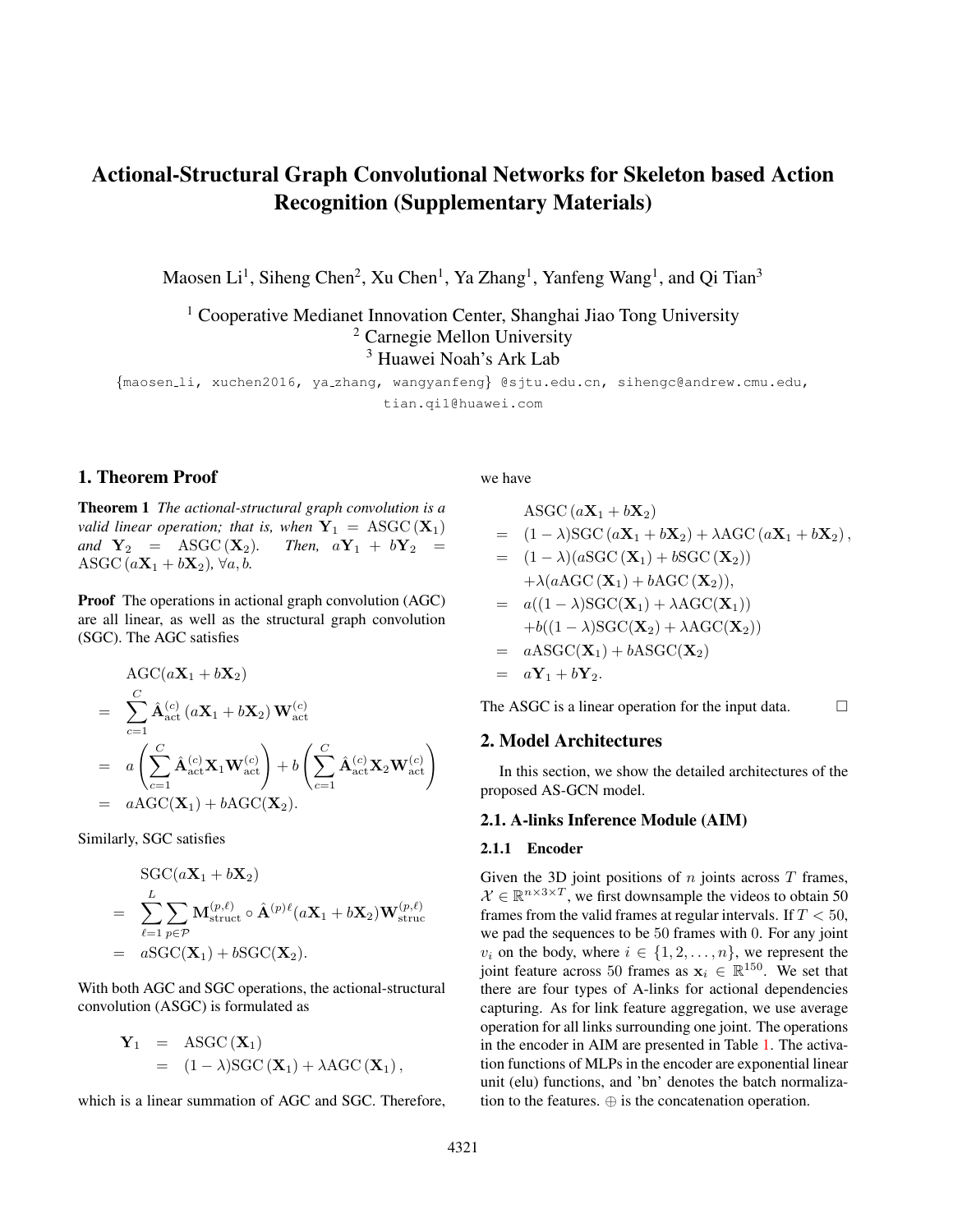aggregate higher-level action features. The last four blocks work on action regeneration. For the last four blocks, we concatenate the last input frame to each feature map. Finally, with a residual connection, we obtain a tensor with shape [30,1,25] from a fully connected layer, which contains the joint position of the predicted 10 frames.

# 3. More Future Action Prediction Results

More future action prediction results of different actions are illustrated in Figure [1,](#page-3-0) which contains the action of 'wipe face', 'throw' and 'nausea or vomiting condition'. As we see, the actions are predicted with very low error.

# References

<span id="page-2-0"></span>[1] A. Shahroudy, J. Liu, T.-T. Ng, and G. Wang. Ntu rgb+d: A large scale dataset for 3d human activity analysis. In *The IEEE Conference on Computer Vision and Pattern Recognition (CVPR)*, pages 1010–1019, June 2016. [4322](#page-1-4)